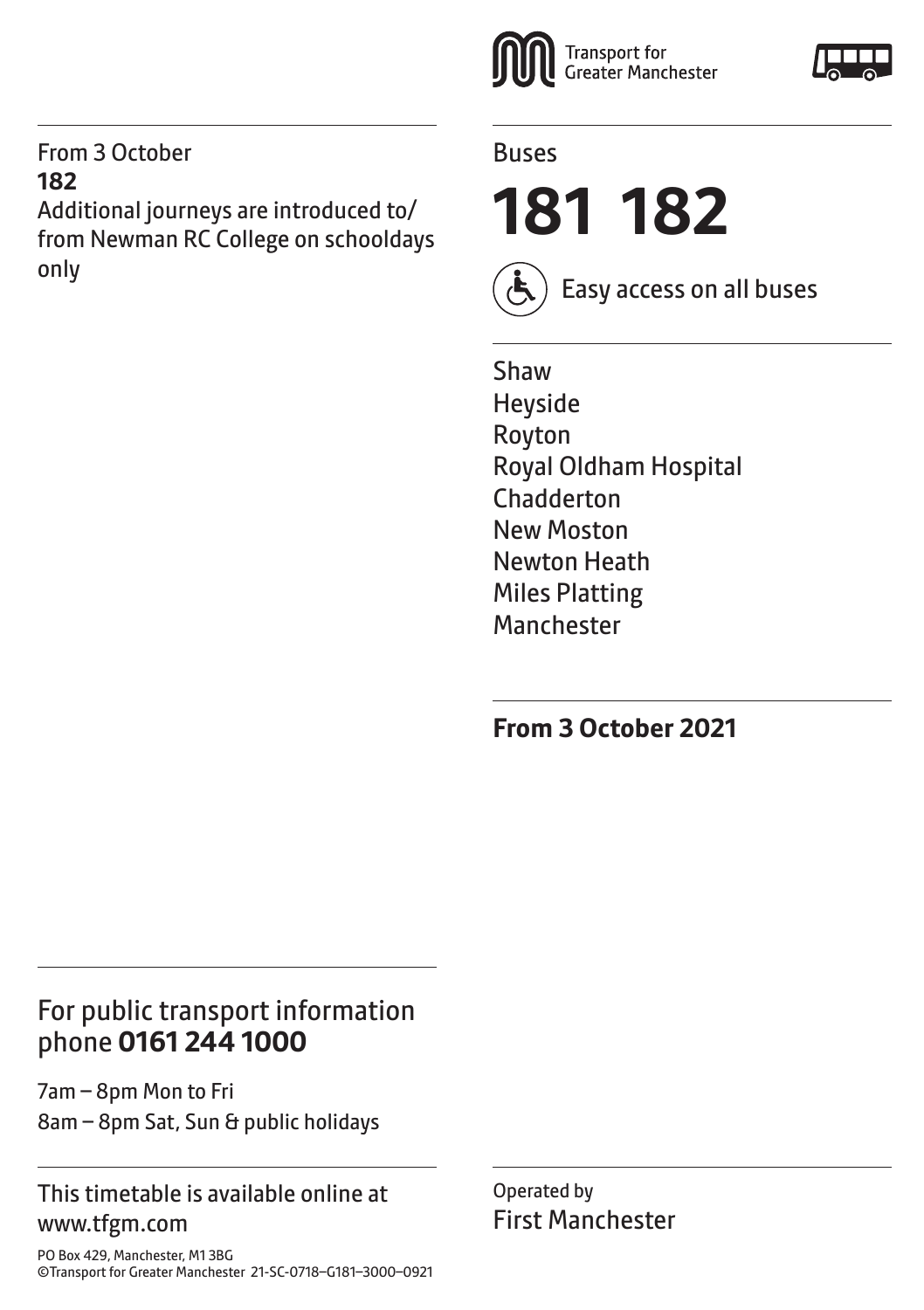# Additional information

## Alternative format

To ask for leaflets to be sent to you, or to request large print, Braille or recorded information phone 0161 244 1000 or visit www.tfgm.com

#### Easy access on buses



 Journeys run with low floor buses have no steps at the entrance, making getting on and off easier. Where shown, low floor buses have a ramp for access and a dedicated space for wheelchairs and pushchairs inside the bus. The bus operator will always try to provide easy access services where these services are scheduled to run.

# Using this timetable

Timetables show the direction of travel, bus numbers and the days of the week. Main stops on the route are listed on the left. Where no time is shown against a particular stop, the bus does not stop there on that journey. Check any letters which are shown in the timetable against the key at the bottom of the page.

## Where to find information about service changes

www.tfgm.com Bus station posters Leaflets from outlets.

# Tickets and information

Bus companies offer a range of tickets for use on their own buses. For travel on any service in the County, use System One tickets, including DaySaver. Travelshops provide tickets, information and journey planning advice on buses, trains and trams for work and pleasure.

# Using the 24 hour clock

Times are shown in four figures. The first two are the hour and the last two are the minutes.

0753 is 53 minutes past 7am 1953 is 53 minutes past 7pm



## Operator details

**First Manchester** Wallshaw Street Oldham OL1 3TR Telephone 0161 627 2929

## **Travelshops**

**Oldham Bus Station** Mon to Fri 7am to 5.30pm Saturday 8am to 5.30pm Sunday\* Closed

#### **Manchester Shudehill Interchange**

Mon to Sat 7am to 6pm Sunday Closed Public holidays 10am to 1.45pm and 2.30pm to 5.30pm

\*Including public holidays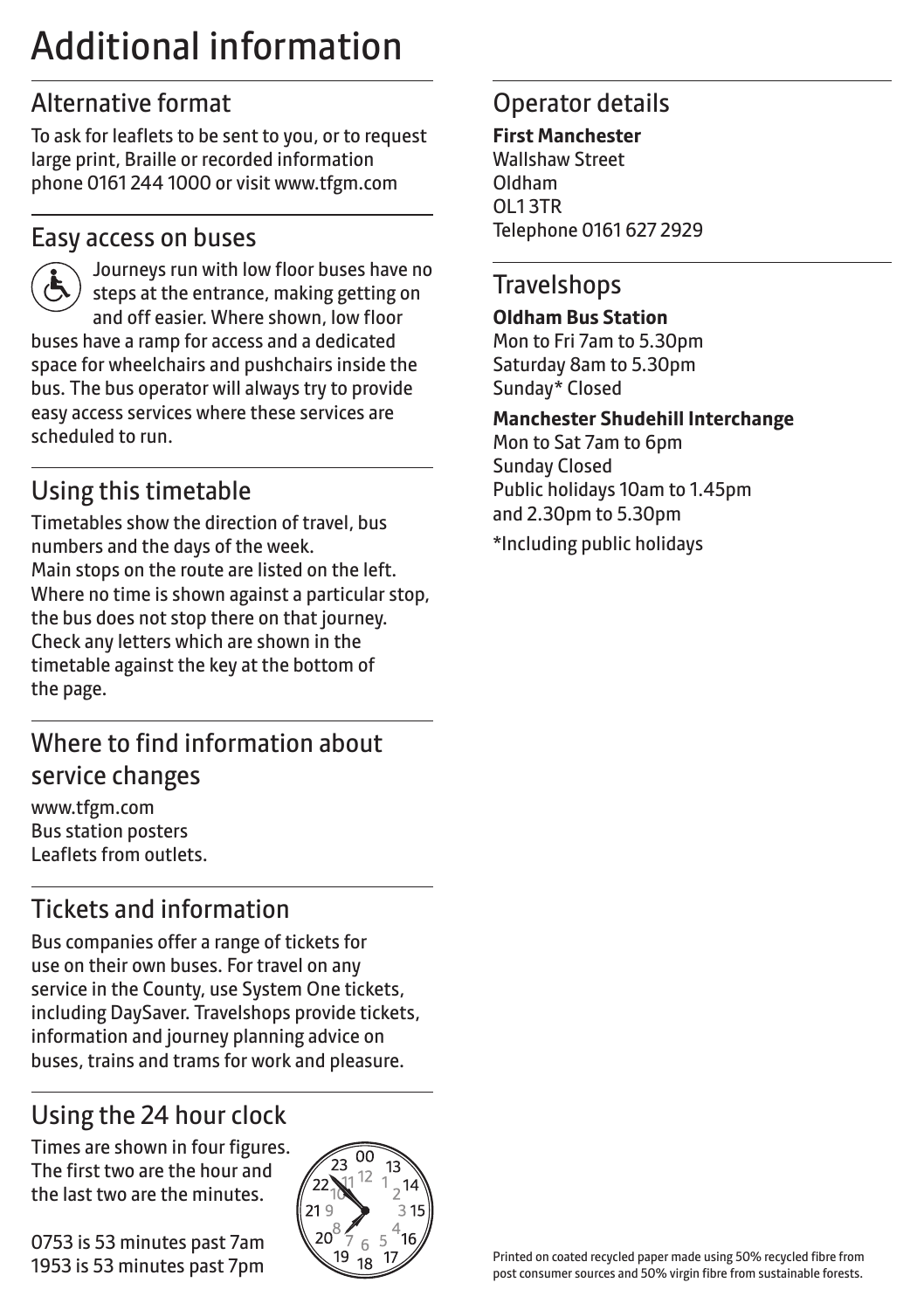## Shaw — Heyside — Chadderton — Manchester 181 Shaw — Royal Oldham Hospital — Chadderton — Manchester 182

#### Mondays to Fridays

|                                | 182  | 181  | 181  | 182       | 181  | 182       | 182  | 181  | 182  | 181  | 182     |      | 181 | 182 |       | 181  | 182  | 181  | 182  |
|--------------------------------|------|------|------|-----------|------|-----------|------|------|------|------|---------|------|-----|-----|-------|------|------|------|------|
|                                |      |      |      |           |      |           | SD   |      |      |      |         |      |     |     |       |      |      |      |      |
| Shaw, Wren's Nest              | 0500 | 0530 | 0555 | 0634      | 0703 | 0734      | 0803 | 0803 |      |      | 0934    |      |     | 34  |       |      | 1534 | 1604 | 1634 |
| Heyside, Bulls Head            |      | 0534 | 0559 |           | 0709 |           |      | 0809 |      |      |         |      |     |     | mins  |      |      | 1610 |      |
| Royton, Town Centre            | 0508 | 0538 | 0603 | 0642      | 0716 | 0745      | 0814 | 0816 | 0845 | 0916 | 0945    | then | 16  | 45  | past  | 1516 | 1545 | 1617 | 1645 |
| Royal Oldham Hospital          | 0511 |      |      | 0645      |      | 0748      | 0817 |      | 0848 |      | 0948 at |      |     | 48  | each  |      | 1548 |      | 1648 |
| Chadderton, Town Hall          | 0517 | 0547 | 0612 | 0653      | 0725 | 0756      | 0823 | 0825 | 0855 | 0924 | 0954    |      | 24  | 54  | hour  | 1524 | 1554 | 1625 | 1654 |
| Broadway/Moston Lane East      | 0527 | 0558 | 0624 | 0707      | 0739 | 0810 a    |      | 0839 | 0909 | 0936 | 1006    |      | 36  | 06  | until | 1536 | 1606 | 1637 | 1706 |
| Newton Heath, Dean Lane        | 0536 | 0607 |      | 0635 0720 | 0752 | 0823      |      | 0852 | 0920 | 0947 | 1017    |      | 47  | 17  |       | 1547 | 1617 | 1648 | 1717 |
| Manchester, Piccadilly Gardens | 0548 | 0622 |      | 0650 0736 |      | 0808 0839 |      | 0902 | 0935 | 1002 | 1032    |      | 02  | 32  |       | 1602 | 1632 | 1703 | 1732 |
|                                |      |      |      | M         | M    | m         | M    |      |      |      |         |      |     |     |       |      |      |      |      |
|                                | 181  | 182  | 182  | 182       | 182  | 182       | 182  |      |      |      |         |      |     |     |       |      |      |      |      |
| Shaw, Wren's Nest              | 1704 | 1734 | 1810 | 1910      | 2010 | 2110      | 2210 |      |      |      |         |      |     |     |       |      |      |      |      |
| Heyside, Bulls Head            | 1710 |      |      |           |      |           |      |      |      |      |         |      |     |     |       |      |      |      |      |
| Royton, Town Centre            | 1717 | 1745 | 1821 | 1921      | 2021 | 2121      | 2221 |      |      |      |         |      |     |     |       |      |      |      |      |
| Royal Oldham Hospital          |      | 1748 | 1824 | 1924      | 2024 | 2124      | 2224 |      |      |      |         |      |     |     |       |      |      |      |      |
| Chadderton, Town Hall          | 1725 | 1754 | 1830 | 1930      | 2030 | 2130      | 2230 |      |      |      |         |      |     |     |       |      |      |      |      |

Manchester, Piccadilly Gardens 1803 1832 1908 2002 2101 2201 2301 M – Journey provided with the financial support of Transport for Greater Manchester

Broadway/Moston Lane East 1737 1806 1842 1941 2040 2140 2240 Newton Heath, Dean Lane 1748 1817 1853 1950 2049 2149 2249

a – Continues to Newman RC College, Broadway arriving at 0829

SD –Schooldays only

W– All bus 181 and 182 journeys are run using easy access buses. See inside front cover of this leaflet for details

**Summer times:** between mid July and early September, some timetables will be different. Check www.tfgm.com for details

Continues after route plan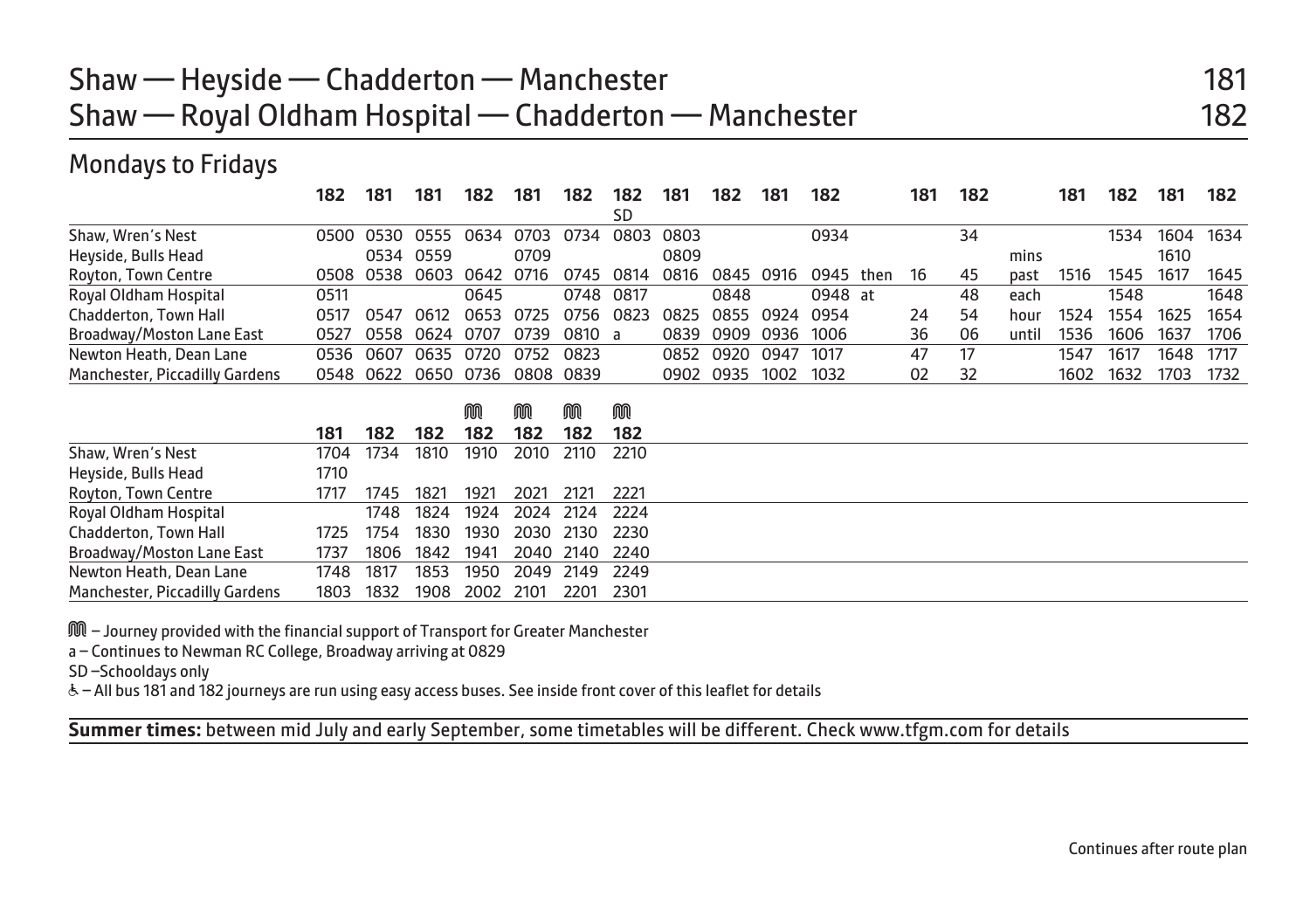



Contains Ordnance Survey data @Crown copyright and database right 2010<br>@0100022610 Transport for Greater Manchester 2021<br>Transport for Greater Manchester uses reasonable endeavours to check the accuracy of<br>information publ event will Transport for Greater Manchester be liable for any loss that may arise from this Transport for Greater Manchester uses reasonable endeavours to check the accuracy of information published and to publish changes to information in a timely manner. In no Contains Ordnance Survey data ©Crown copyright and database right 2010 ©0100022610 Transport for Greater Manchester 2021 information being inaccurate.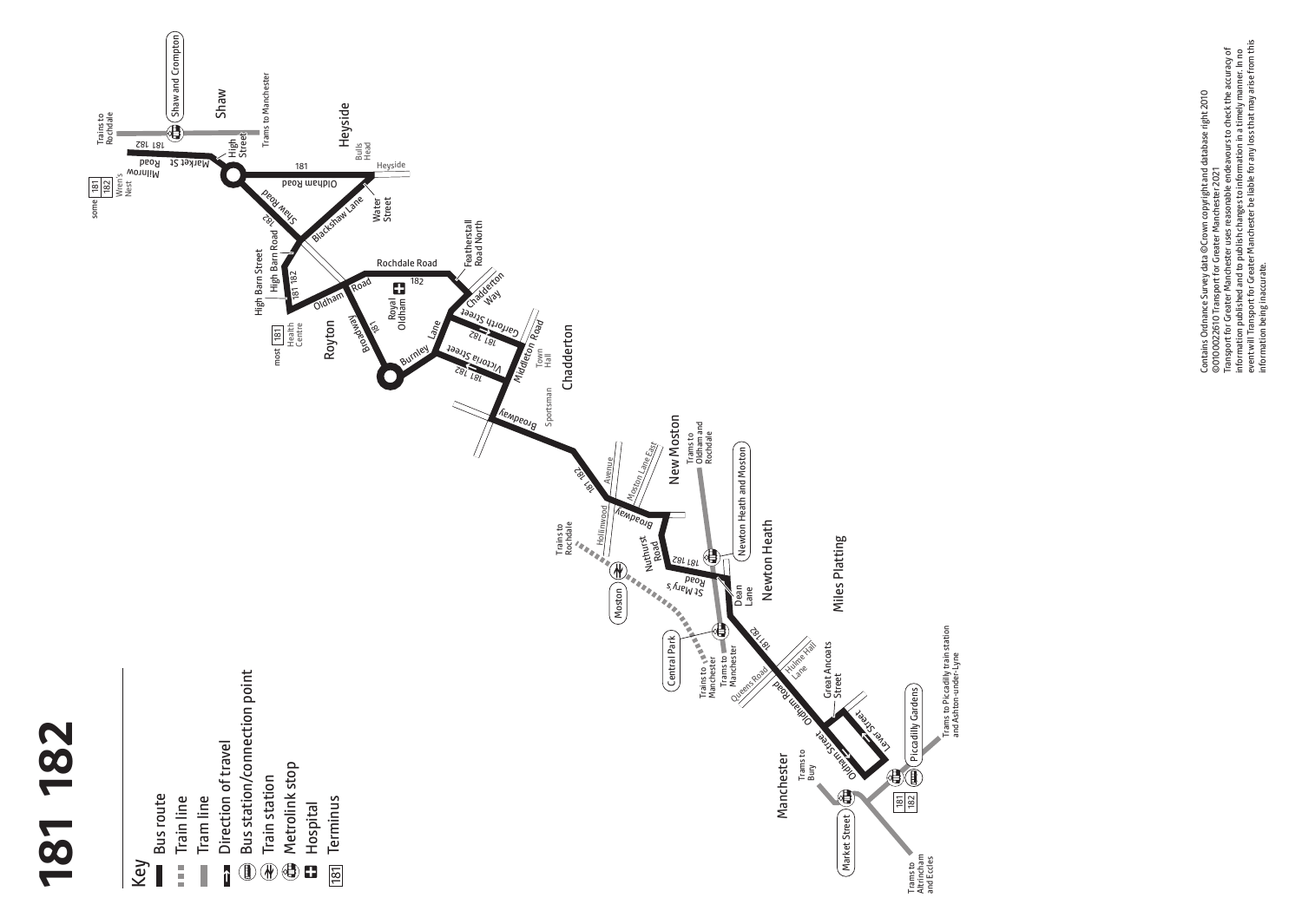## **Saturdays**

|                                |      |                |      |      |      |      |      |      |      |     |     |       |      |      |      |      | M    |       |      |
|--------------------------------|------|----------------|------|------|------|------|------|------|------|-----|-----|-------|------|------|------|------|------|-------|------|
|                                | 182  | 182            | 182  | 181  | 182  | 181  | 182  | 181  |      | 182 | 181 |       | 181  | 182  | 182  | 182  | 182  |       | 182  |
| Shaw, Wren's Nest              |      | 0540 0640 0740 |      | 0810 | 0834 | 0910 | 0934 |      |      | 34  |     |       |      | 1634 | 1727 | 1820 | 1910 |       | 2210 |
| Heyside, Bulls Head            |      |                |      | 0816 |      | 0916 |      |      |      |     |     | mins  |      |      |      |      |      |       |      |
| Royton, Town Centre            |      | 0548 0648 0748 |      | 0823 | 0845 | 0923 | 0945 | 1016 | then | 45  | 16  | past  | 1616 | 1645 | 1738 | 1831 | 1921 | and   | 2221 |
| Royal Oldham Hospital          | 0551 | $065^{\circ}$  | 0751 |      | 0848 |      | 0948 |      | at   | 48  |     | each  |      | 1648 | 1741 | 1834 | 1924 | every | 2224 |
| Chadderton, Town Hall          | 0557 | 0657           | 0757 | 083  | በ854 | 0931 | 0954 | 1024 |      | 54  | 24  | hour  | 1624 | 1654 | 1747 | 1840 | 1930 | hour  | 2230 |
| Broadway/Moston Lane East      | 0607 | 0707           | 0807 | 0841 | 0905 | 0941 | 1006 | 1036 |      | 06  | 36  | until | 1636 | 1706 | 1759 | 1850 | 1940 | until | 2240 |
| Newton Heath, Dean Lane        | 0616 | 0716           | 0816 | 085  | በ914 | 095′ | 1017 | 1047 |      | 17  | 47  |       | 1647 | 1717 | 1808 | 1859 | 1949 |       | 2249 |
| Manchester, Piccadilly Gardens | 0628 | 0728           | 0828 | 0903 | 0926 | 1003 | 1032 | 1102 |      | 32  | 02  |       | 1702 | 1732 | 1820 | 1911 | 2001 |       | 2301 |

#### Sundays and public holidays (except Christmas and New Year period)

|                                |           |            |       |      | M    | M                        |      | M    |  |
|--------------------------------|-----------|------------|-------|------|------|--------------------------|------|------|--|
|                                | 182       | 182        |       | 182. | 182  | 182                      | 182  | 182  |  |
| Shaw, Wren's Nest              |           | 0810       |       | 1810 |      | 1910 2010                | 2110 | 2210 |  |
| Royton, Town Centre            |           | 0818 and   |       | 1818 | 1918 | 2018                     | 2118 | 2218 |  |
| Royal Oldham Hospital          |           | 0821 every |       | 1821 | 1921 | 2021                     | 2121 | 2221 |  |
| Chadderton, Town Hall          | 0727      | 0827       | hour  | 1827 | 1927 | 2027                     | 2127 | 2227 |  |
| Broadway/Moston Lane East      | 0737      | 0837       | until | 1837 | 1937 | 2037 2137                |      | 2237 |  |
| Newton Heath, Dean Lane        | 0746 0846 |            |       |      |      | 1846 1946 2046 2146 2246 |      |      |  |
| Manchester, Piccadilly Gardens | 0758 0858 |            |       | 1858 |      | 1958 2058 2158 2258      |      |      |  |

Bus 181 does not run on Sundays or public holidays

For details of buses during the Christmas and New Year period, please phone 0161 244 1000

M – Journey provided with the financial support of Transport for Greater Manchester

W– All bus 181 and 182 journeys are run using easy access buses. See inside front cover of this leaflet for details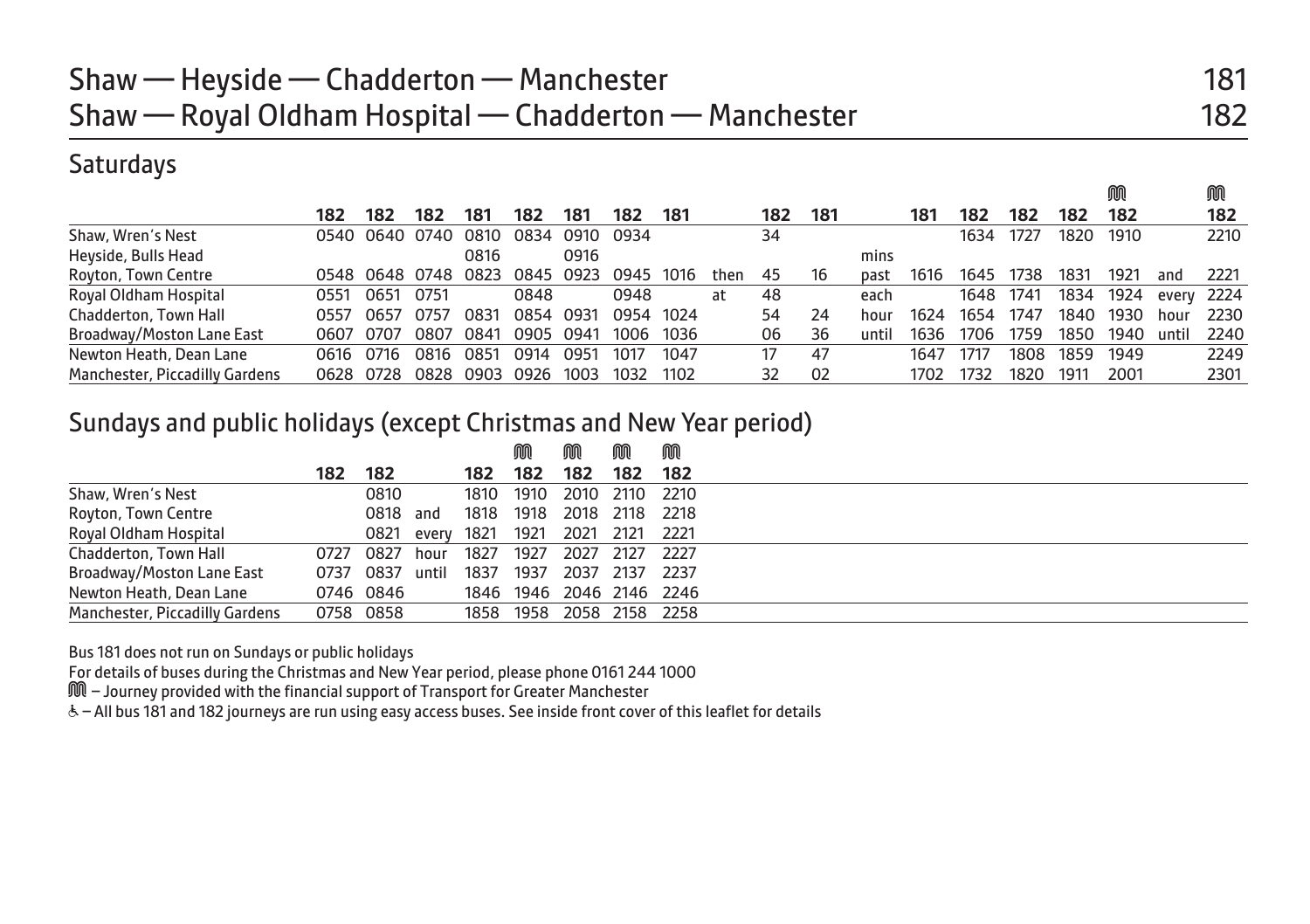# Manchester — Chadderton — Heyside — Shaw 181 Manchester — Chadderton — Royal Oldham Hospital — Shaw 182

#### Mondays to Fridays

|                                | 182  | 182       | 181  | 182  | 181  | 182     |      | 181 | 182 |       | 181  | 182  | 182       | 181  | 182  | 181  | 182  | 181  | 182  |
|--------------------------------|------|-----------|------|------|------|---------|------|-----|-----|-------|------|------|-----------|------|------|------|------|------|------|
|                                |      |           |      |      |      |         |      |     |     |       |      |      | <b>SD</b> |      |      |      |      |      |      |
| Manchester, Piccadilly Gardens | 0557 | 0627      | 0657 | 0744 | 0814 | 0844    |      | 14  | 44  |       | 1414 | 1444 |           | 1514 | 1544 | 1614 | 1644 | 1714 | 1744 |
| Newton Heath, Dean Lane        | 0608 | 0640      | 0710 | 0757 | 0827 | 0857    |      | 27  | 57  |       | 1427 | 1500 |           | 1530 | 1600 | 1630 | 1700 | 1730 | 1800 |
| Broadway/Moston Lane East      | 0613 | 0647      | 0717 | 0804 | 0834 | 0904    |      | 34  | 04  | mins  | 1434 | 1510 | b         | 1540 | 1610 | 1640 | 1710 | 1740 | 1810 |
| Chadderton, Town Hall          | 0625 | 0703      | 0733 | 0820 | 0851 | 0920    | then | 51  | 20  | past  | 1451 | 1529 | 1548      | 1557 | 1629 | 1700 | 1729 | 1800 | 1829 |
| Royal Oldham Hospital          | 0628 | 0707      |      | 0824 |      | 0924 at |      |     | 24  | each  |      | 1533 | 1552      |      | 1633 |      | 1733 |      | 1833 |
| Royton, High Barn Street       | 0634 | 0713      | 0743 |      |      | 0930    |      |     | 30  | hour  |      | 1540 | 1558      | 1607 | 1640 | 1711 | 1740 | 1811 | 1840 |
| Royton, Health Centre          |      |           |      | 0830 | 0901 |         |      | 01  |     | until | 1501 |      |           |      |      |      |      |      |      |
| Heyside, Bulls Head            |      |           | 0748 |      |      |         |      |     |     |       |      |      |           | 1612 |      | 1716 |      | 1816 |      |
| Shaw, Wren's Nest              |      | 0646 0725 | 0755 |      |      | 0942    |      |     | 42  |       |      | 1552 | 1610      | 1620 | 1652 | 1724 | 1752 | 1824 | 1852 |
|                                |      |           |      |      |      |         |      |     |     |       |      |      |           |      |      |      |      |      |      |
|                                |      |           |      | M    | M    | M       | M    |     |     |       |      |      |           |      |      |      |      |      |      |
|                                | 181  | 182       | 182  | 182  | 182  | 182     | 182  |     |     |       |      |      |           |      |      |      |      |      |      |
| Manchester, Piccadilly Gardens | 1814 | 1844      | 1916 | 2010 | 2110 | 2210    | 2310 |     |     |       |      |      |           |      |      |      |      |      |      |
| Newton Heath, Dean Lane        | 1830 | 1900      | 1927 | 2021 | 2121 | 2221    | 2321 |     |     |       |      |      |           |      |      |      |      |      |      |
| Broadway/Moston Lane East      | 1840 | 1910      | 1932 | 2026 | 2126 | 2226    | 2326 |     |     |       |      |      |           |      |      |      |      |      |      |
| Chadderton, Town Hall          | 1900 | 1929      | 1944 | 2038 | 2138 | 2238    | 2338 |     |     |       |      |      |           |      |      |      |      |      |      |
| Royal Oldham Hospital          |      | 1932      | 1947 | 2041 | 2141 | 2241    | 2341 |     |     |       |      |      |           |      |      |      |      |      |      |
| Royton, High Barn Street       | 1911 | 1938      | 1953 | 2047 | 2147 | 2247    | 2347 |     |     |       |      |      |           |      |      |      |      |      |      |
| Heyside, Bulls Head            | 1916 |           |      |      |      |         |      |     |     |       |      |      |           |      |      |      |      |      |      |
| Shaw, Wren's Nest              | 1924 | 1945      | 2000 | 2054 | 2154 | 2254    | 2354 |     |     |       |      |      |           |      |      |      |      |      |      |

M – Journey provided with the financial support of Transport for Greater Manchester

b – Starts from Newman RC College, Broadway at 1540

SD –Schooldays only

W– All bus 181 and 182 journeys are run using easy access buses. See inside front cover of this leaflet for details

**Summer times:** between mid July and early September, some timetables will be different. Check www.tfgm.com for details